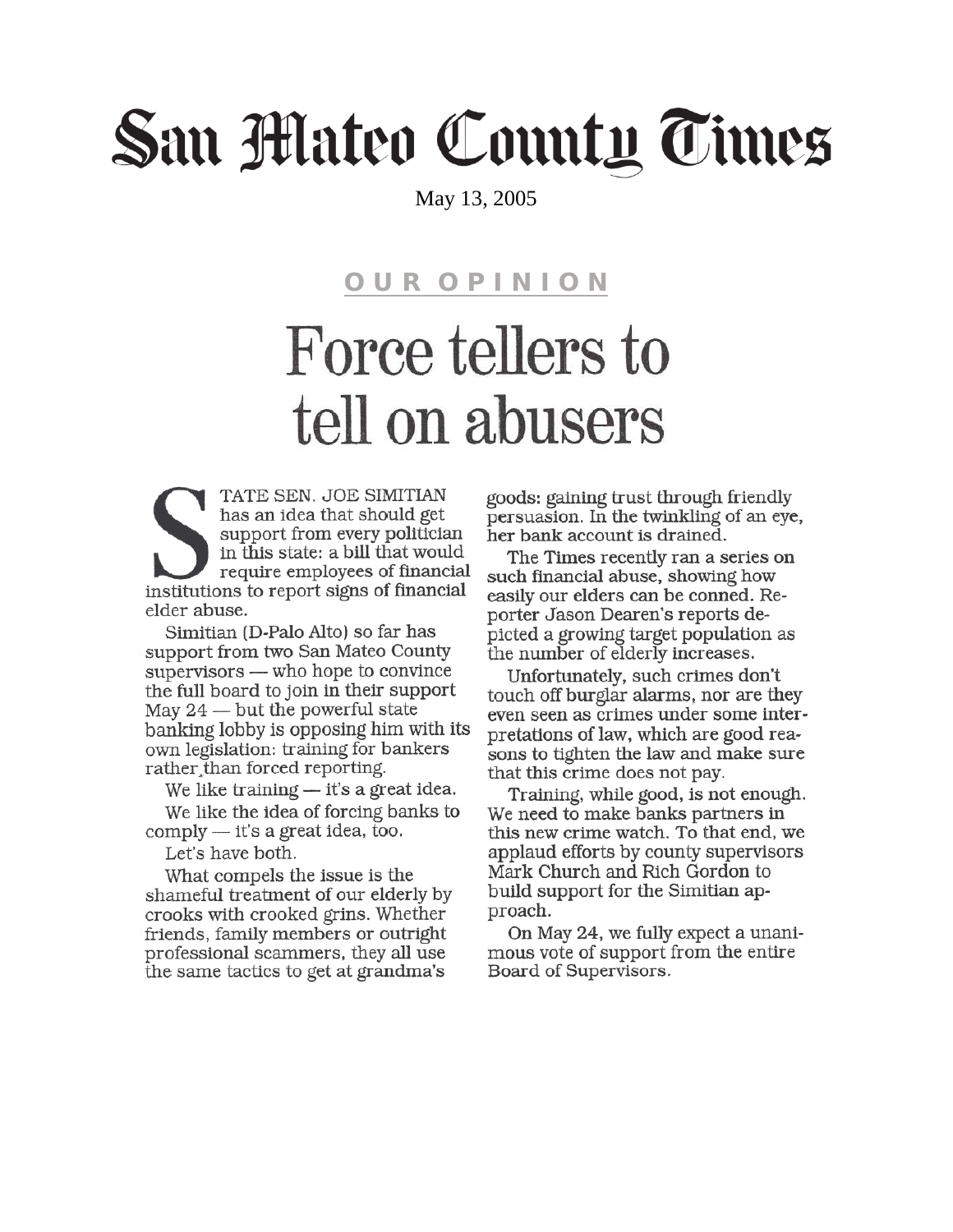

# The Sacramento Bee

August 30, 2005

### New state law helps shield elderly from financial abuses

#### **By Andy Furillo**

BEE CAPITOL BUREAU

Gov. Arnold Schwarzenegger signed a bill Monday that will require bank employees to report suspected financial rip-offs of the elderly to their local welfare or law enforcement officials.

"I'm very happy to sign this bill here, legislation that will protect our older and dependent citizens of California from financial abuse," Schwarzenegger said, according to a transcript of the signing ceremony that was closed to print reporters.

The governor called the legislation - authored by state Sen. Joe Simitian, D-Palo Alto - "a great bill that will add to the team of professionals that are protecting our seniors from any kind of abuse, especially from fraud."

Schwarzenegger signed the bill after the Legislature, at the urging of the state's banking industry, deleted provisions that would have imposed criminal penalties on bank tellers if they failed to report financial abuse of the elderly.

The bill also "protects the banks from frivolous lawsuits," Schwarzenegger said.

Supporters of the legislation said they were fine with the amended version of the bill.

"I couldn't be more pleased," said Frank Mecca, executive director of the County Welfare Directors Association of California. "The final version of the bill preserved the essence of what was needed and what we were after. It was never about the criminal penalty and it certainly was never about exposing the banks to undue liability."

The California Bankers Association fought earlier versions that would have made it a misdemeanor if bank tellers or other employees of financial institutions failed to report known instances of elderly financial abuse.

A spokeswoman for the association, Anissa Yates, said the bankers also were concerned about provisions that "from our perspective would

have allowed people to make unfounded claims" in civil suits against financial institutions.

"Those were amended and removed," Yates said of the provisions concerning the misdemeanor penalties and civil suits, "and therefore we thought it was a much more reasonable approach."

The bankers group took a neutral position on the final version of the bill, in which bank employees were only added to existing lists of "mandated reporters," such as care custodians, welfare workers and the police, who are required to report "known or suspected instances of elder or dependent financial abuse."

The bill goes into effect Jan. 1, 2007, and will run through Jan. 1, 2013.

"There are days when you wonder if the work you do will really have an impact on people's daily lives," Simitian said in an interview. "Today is the day I can take some satisfaction on the fact that this bill will have some impact on people's daily lives."